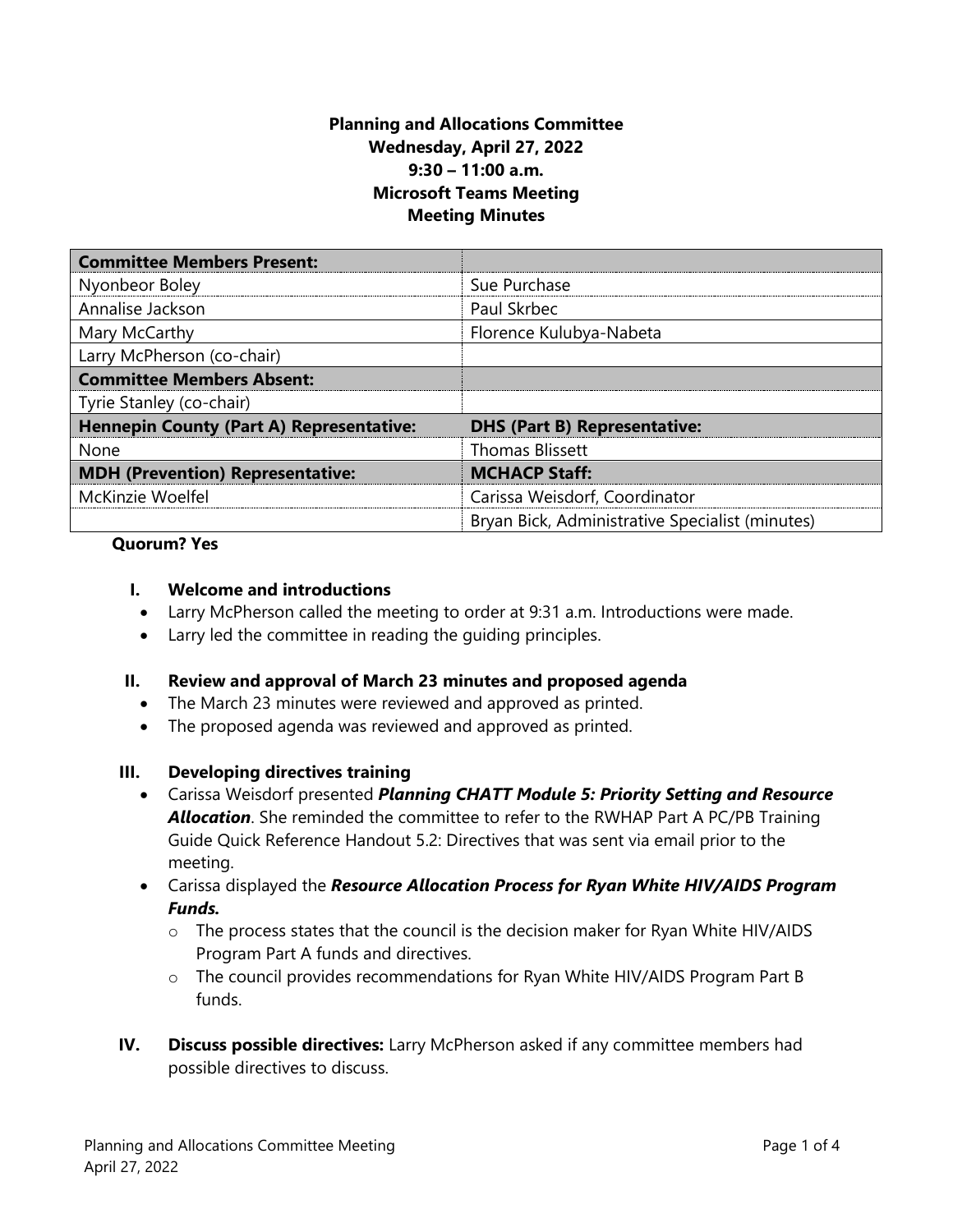- A committee member asked if a directive could be used to instruct providers to demonstrate ability to offer culturally sensitive services and to serve diverse clients.
	- o Carissa Weisdorf said in creating a directive, we need to look at the data to demonstrate the need for a directive and any directive should be clear about what it is asking for and what the potential implications would be.
	- o At the next meeting, a Part A representative can speak more about what is currently being done at the administration-level about this concern, such as the cultural responsiveness standards and the RFP process. Last month Part B informed the committee about the Department of Human Services' recent request for proposal (RFP) that included a health equity component.
- Carissa added that a goal or action regarding a more diverse HIV workforce that reflects priority populations could be part of the upcoming integrated plan.
- A committee member asked for clarity on the council's role in giving guidance on how to address disparities in the state.
	- o Carissa explained that directives can be used to ensure appropriate services for specific target populations. She also explained that a directive should consider whether to address a specific service area or if it should be written broadly to apply to all Ryan White service areas.
	- o A committee member responded this directive should be targeted to prevention especially.
- McKinzie Woelfel had presented information about the Minnesota Department of Health's (MDH) request for proposal to the Disparities Elimination Committee (DEC). She recapped the discussion from the April DEC meeting.
	- o DEC had raised concerns that HIV testing services were being delivered to priority populations without considering the overall needs of those populations.
	- o Sue Purchase stated that her organization has been working on a point-in-time survey with people who use drugs. She said she hopes to have data to report soon. McKinzie said MDH would like to have that information as it writes the activity components of the RFP.
	- o McKinzie explained that the funding from the Centers for Disease Control and Prevention (CDC) has very specific parameters. McKinzie said her team would like to use data from the current HIV outbreaks to inform the RFP, in addition to incidence and prevalence data.
	- o McKinzie added that the last request for proposal (RFP) for HIV testing, syringe services programs (SSPs) and PrEP took place in 2017. A couple years later the Minnesota Department of Health (MDH) received early intervention services (EIS) funding from the Minnesota Department of Human Services (DHS) and certain populations got oversaturated. This time funding from the Centers for Disease Control and Prevention (CDC), the Minnesota Department of Human Services and state funding are all coming at same time so there can be better coordination.
	- o McKinzie said grantees have reported that testing requirements were too strict. 75% of testing had to be among priority populations, but that was challenging when agencies wanted to conduct outreach events. The Minnesota Department of Health is looking at changing that percentage to 55%.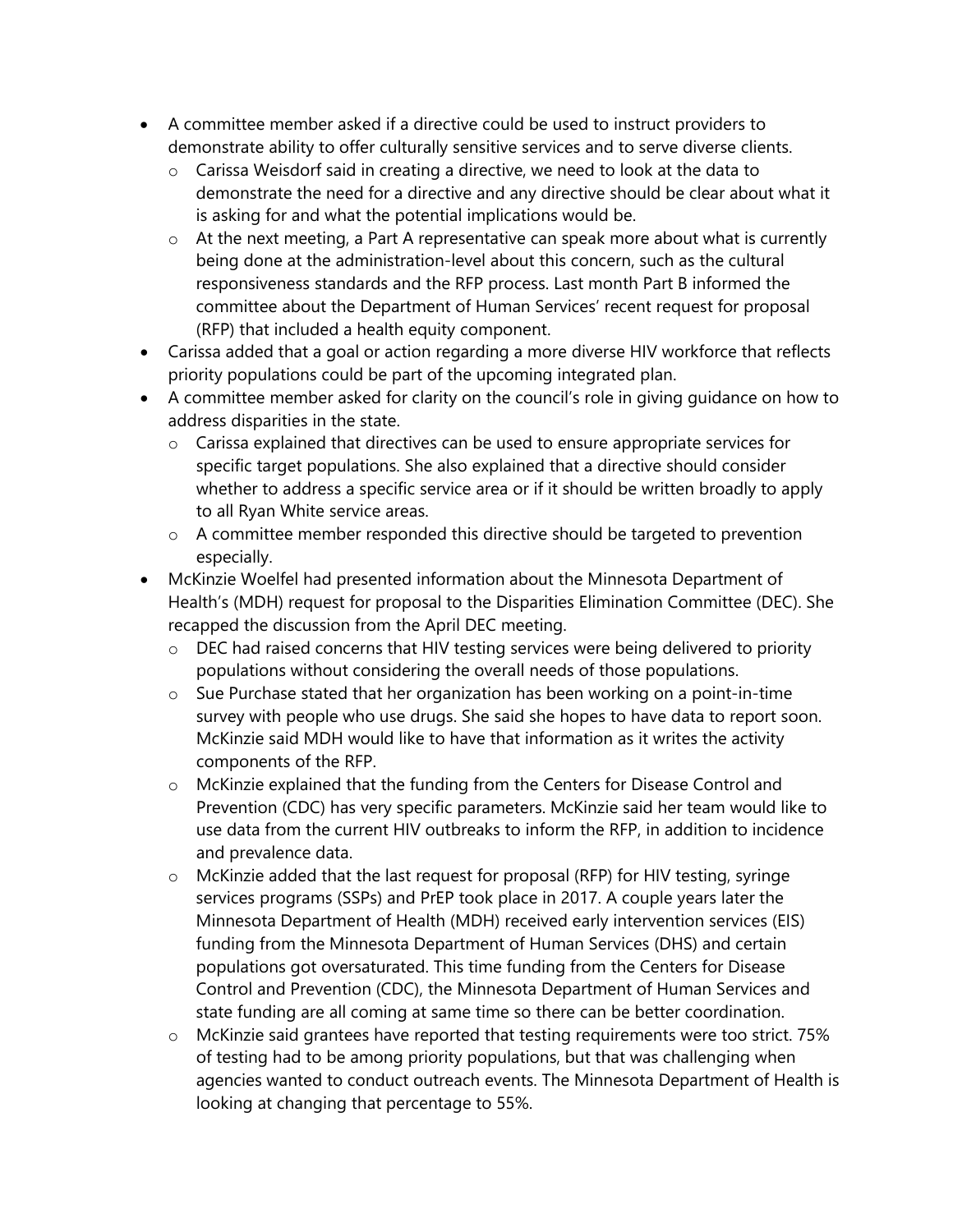# **V. Priority setting and resource allocation service area list**

- Carissa Weisdorf explained that the Planning and Allocations Committee forwards the list of service areas that will be prioritized by the full council and stated that the committee has prioritized every fundable service area in the last few cycles of priority setting and resource allocation (PSRA).
- Recent guidance from the Health Resources and Services Administration (HRSA) said that planning councils must prioritize all the service areas so there is flexibility if the care system changes between PSRA cycles.
- It was asked how prioritizing all the service areas would change the timeline of the PSRA process. Carissa said it would not because the council's current PSRA process already includes all the service areas.
- Larry McPherson asked if there was consensus among the committee to prioritize all Ryan White fundable service areas or if there were any objections. There were no objections.
- **VI. Integrated plan update:** Carissa Weisdorf provided an updated on the integrated plan process.
	- Carissa reported that a steering committee has formed to guide the work of the integrated plan and the first meeting is scheduled for April 28. She shared that council staff, the two community co-chairs of the council (Lesa Nelson and Tyrie Stanley), and staff from each of the three government agencies (MDH, DHS and the Hennepin County Ryan White Program), will serve on the steering committee. McKinzie Woelfel will serve as the MDH representative and as a council member.
	- A project manager who is affiliated with the state but not an employee of any of the three government agencies will lead the work. She will propose a charter about how to convene the steering committee and a work plan will be drafted.
	- The Planning and Allocations Committee will have a role in developing the goals and objectives of the integrated plan.

## **VII. Unfinished Business / New Business**

- No unfinished business was discussed.
- No new business was discussed.

# **VIII. Set agenda for next meeting:** Carissa Weisdorf displayed the *FY 2022 PAC Workplan*.

- The instrument the council uses to make its service area priorities will be reviewed to make sure instructions are understandable for the council.
- A discussion of possible directives will on the agenda. Carissa invited the committee to review the guidance on directives and draft language on possible directives before the next committee meeting. She added that the integrated plan may also be an appropriate means to address concerns that were mentioned today.
- If the final Part A award for FY 2022 is received by the May meeting, this committee can make adjustments if needed.